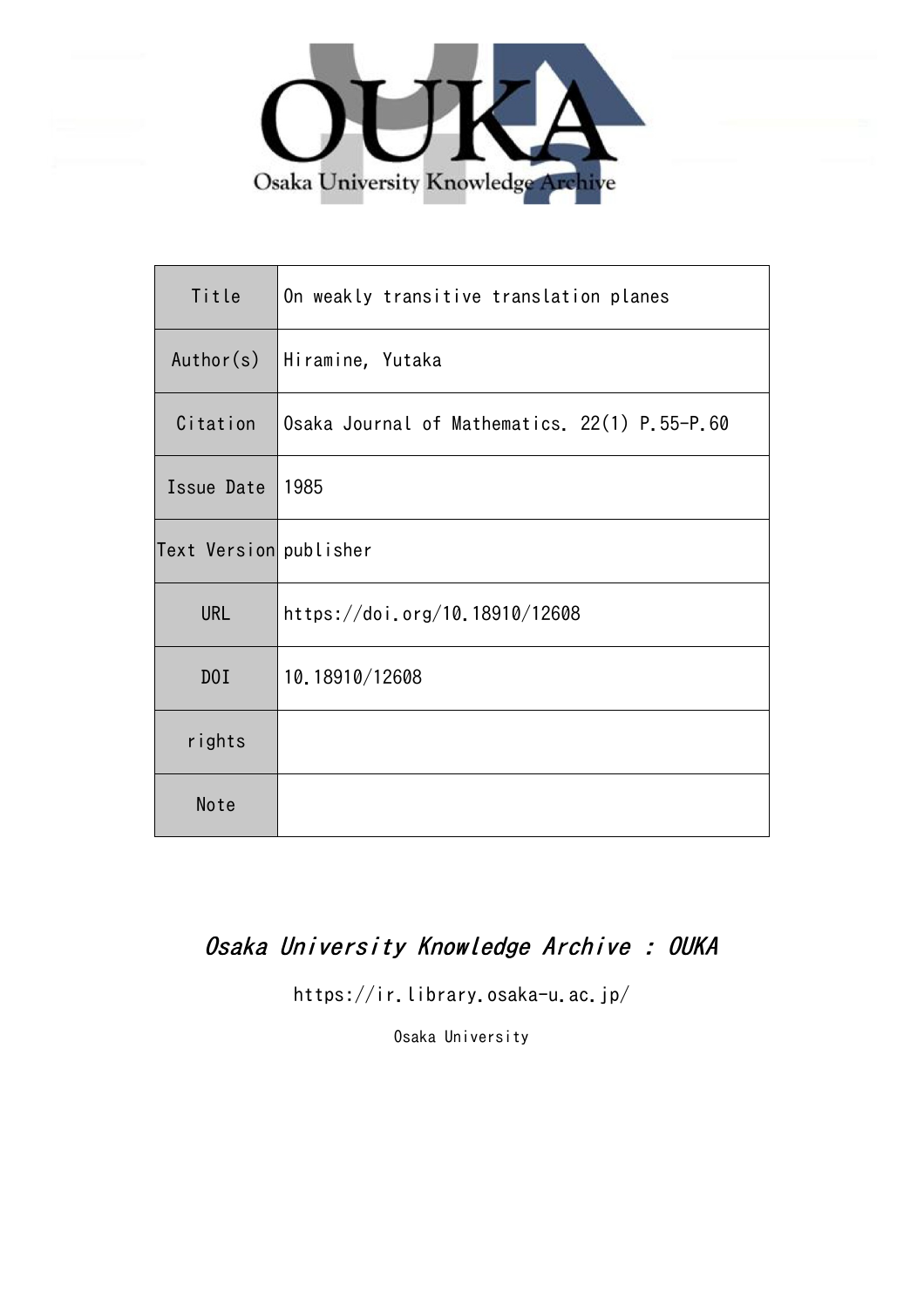Hiramine, Y. **Osaka J.** Math. 22 (1985), 55-60

## **ON WEAKLY TRANSITIVE TRANSLATION PLANES**

#### YUTAKA HIRAMINE

(Received November 28, 1983)

### **1. Introduction**

Let  $\pi^{l_{\infty}}$  be a translation plane of order  $p^r$  with  $p$  a prime. Let  $G$  be a subgroup of the translation complement and  $\Delta$  a subset of  $l_{\infty}$  with  $|\Delta| = p+1$ .  $\pi$  is said to be  $\Delta$ -transitive if the following conditions are satisfied (V. Jha [4]):

(i) G leaves  $\Delta$  invariant and acts transitively on  $l_{\infty}$ - $\Delta$ .

- (ii) G fixes at least two points of  $\Delta$ .
- (iii) G has a normal Sylow  $p$ -subgroup.

On Δ-transitive planes, V. Jha has proved the following theorem.

**Theorem** (V. Jha [4]). If  $\pi^{l_{\infty}}$  is  $\Delta$ -transitive with  $|\Delta|=p+1$ , then  $\pi$ *has order*  $p^2$  *and*  $\Delta = \pi_0 \cap l_{\infty}$  where  $\pi_0$  is a subplane of order  $p$ .

If  $(\pi^{l_{\infty}}, \Delta, G)$  satisfies the conditions (i) and (ii) above,  $\pi$  is said to be weakly transitive.

In his paper [4], V. Jha has conjectured that weakly transitive planes are the Hall planes of order  $p^2$ , the Lorimer-Rahilly plane of order 16 and the Johnson-Walker plane of order 16.

In this paper we prove the following theorems on weakly transitive planes.

**Theorem 1.** Let  $\pi^{l_{\infty}}$  be a translation plane of order p' with p a prime and  $\Delta$  a subset of  $l_{\infty}$  with  $|\Delta| = p+1$ . If a subgroup G of the translation complement *of*  $\pi$  leaves  $\Delta$  *invariant and acts transitively on*  $l_{\infty} - \Delta$ *, then one of the following holds.*

- (i)  $O_p(G)$  *is semiregular on*  $\Delta \{A\}$  *for some point A*  $\in \Delta$ .
- (ii)  $\pi$  has order  $p^2$ .
- (iii)  $\pi$  has order  $p^3$  and G is transitive on  $\Delta$ .

The Lorimer-Rahilly plane of order 16 and the Johnson-Walker plane of order 16 are examples of the case (i). The Hall planes of order  $p^2$  and the plane of order 25 constructed by M.L. Narayana Rao and K. Satyanarayana in [6] are examples of the case (ii). The desarguesian plane of order 27 is an example of the case (iii).

As an immediate corollary we have the following.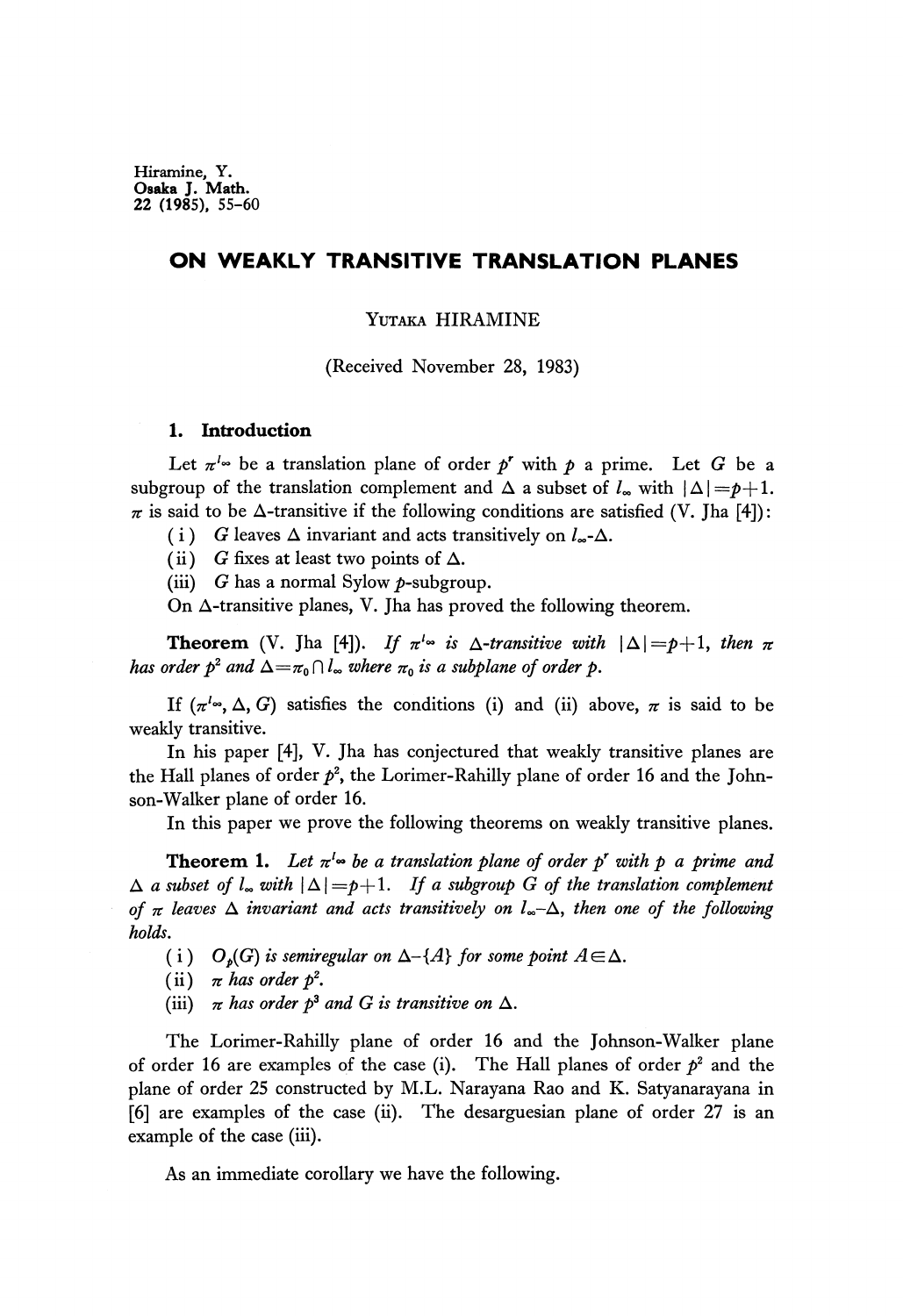**Theorem 2.** Suppose  $(\pi^{l_{\infty}}, \Delta, G)$  with  $|\Delta| = p+1$  is weakly transitive. *If*  $O_p(G)$   $\neq$  1, then  $\pi$  has order  $p^2$  and  $\Delta = F(O_p(G)) \cap l_\infty$ .

We note that if  $\pi^{l_{\infty}}$  is  $\Delta$ -transitive, then it satisfies the assumption of Theorem 2.

#### **2. Proof of Theorem 1**

We prove Theorem 1 by way of contradiction. Assume that  $(\pi^{l_{\infty}}, \Delta, G)$  is a counterexample such that  $p^r + |G|$  is minimal. Therefore  $r \ge 3$  and  $O_p(G) \ne 1$ .

Throughout the paper we use the following notations.

T: the group of translations of *π*

 $M(=\!\!\!\mathcal{O}_{p}(G))$ : the maximal normal  $p$ -subgroup of  $G$ 

*F(H)*: the fixed structure consisting of points and lines of  $\pi$  fixed by a nonempty subset *H* of G.

*np :* the highest power of a prime *p* dividing a positive integer *n*

 $\Gamma: \quad l_{\infty} - \Delta.$ 

Other notations are taken from [1] and [2].

**Lemma 1.**  $F(M)$  is a subplane of  $\pi$  of order p and  $\Delta = F(M) \cap l_{\infty}$ .

Proof. Let  $K$  be the pointwise stabilizer of  $\Delta$  in  $G$  and assume that  $M \leq K$ . We denote by  $\bar{G}$  the restriction of G on  $\Delta$ . Clearly  $\bar{G} \triangleright \bar{M} \neq 1$  and as  $|\Delta| = p+1$ ,  $\overline{M}$  is a Sylow p-subgroup of  $\overline{G}$ . By the Schur-Zassenhaus' theorem (Theorem 6.2.1 of [1]), there is a subgroup  $\overline{L}$  of  $\overline{G}$  such that  $K \leq L$  and  $|\bar{G}:L| = p$ ,  $\bar{G} = \overline{M}L$ .

Set  $N=M\cap K$ . We have  $N+1$ , for otherwise  $\pi$  satisfies (i) of Theorem 1, contrary to the minimality of  $\pi$ . As  $G\triangleright K$ ,  $G\triangleright N$ . It follows from the transitivity of G on  $\Gamma$  that N is  $\frac{1}{2}$ -transitive on  $\Gamma$ .

Let  $\Psi$  be the set of *N*-orbits on  $\Gamma$ . Since there is no nontrivial homology of order p, N acts faithfully on  $\Gamma$ . As  $N=1$  and  $|\Gamma|_p=p$ ,  $|\Psi|=|\Gamma|_p=p^{r-1}$  $-1$ . Hence  $\Psi$  coincides with the set of *M*-orbits on  $\Gamma$ .

Since  $G=ML$ , *L* is transitive on  $\Psi$  by the last paragraph. Hence *L* is transitive on  $\Gamma$  as  $N \leq L$ . From this  $(\pi^{l_{\infty}}, \Delta, L)$  satisfies (ii) or (iii) of Theorem 1 by the minimality of  $(\pi^{l_{\infty}}, \Delta, G)$ . Therefore  $(\pi^{l_{\infty}}, \Delta, G)$  also satisfies (ii) or (iii) of Theorem 1. This is a contradiction. Thus  $M \leq K$ .

Since  $F(M) \cap \Gamma = \phi$ ,  $F(M) \cap l_{\infty} = \Delta$ , so that  $F(M)$  is a subplane of  $\pi$  of order *p.*

### **Lemma 2.** If  $p=2$ , then r is even.

Proof. Assume  $p=2$ . Let x be an involution in M. Since  $F(x)$  contains  $Δ$  by Lemma 1,  $F(x)$  is a subplane of  $π$ . By a Baer's theorem (Thoerem 4.3) of [2]),  $F(x)$  is of order  $\sqrt{2^r}$ . Thus *r* is even.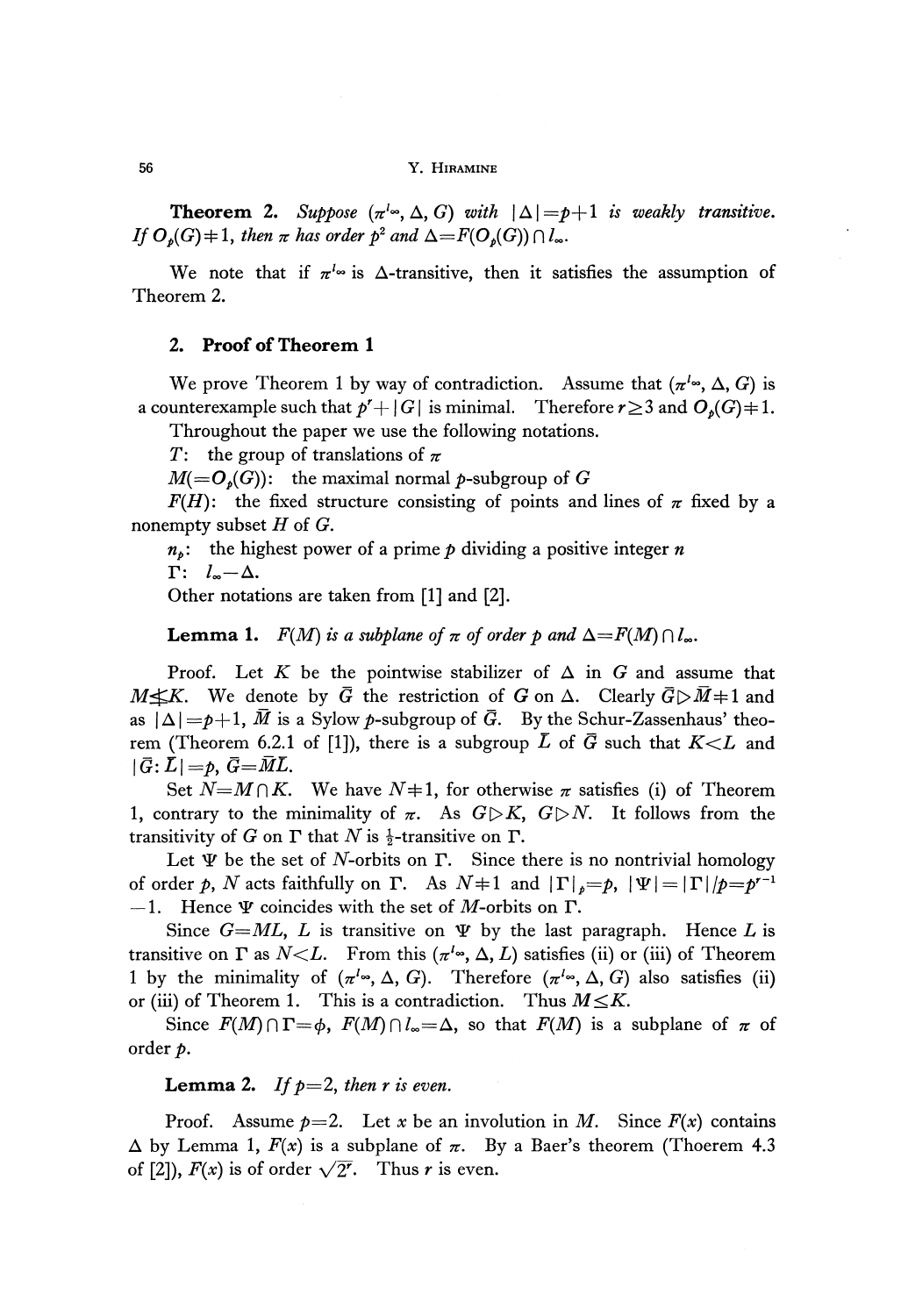**Lemma 3.** Let t be a prime p-primitive divisor of  $p^{r-1}-1$  and let x be a *nontrivial t-element of G. If x centralizes M, then*  $F(x) \cap \Delta = \phi$ .

Proof. Let  $A \in F(x) \cap \Delta$  and set  $U=T(A)$ , the set of translations of T with center *A*. Clearly  $|U| = p^r$ . By Lemma 1,  $|C_v(M)| = p$  as U is regular on the set of affine points on the line *OA*. Set  $R = \langle x \rangle$ . Since *R* normalizes  $C_{\textit{U}}(M)$  and  $t \not\!\mid p-1,$   $C_{\textit{U}}(R)$  contains  $C_{\textit{U}}(M).$ 

If  $C_U(R) \neq C_U(M)$ , R acts trivially on  $U/C_U(R)$  as  $|U/C_U(R)| \lt p^{r-1}$  and t is a *p*-primitive divisor of  $p^{r-1}-1$ . Hence  $[R, U]=1$  by Theorem 5.3.2 of [1]. Therefore *x* is a homology with axis *OA* and so  $t|(p^{r-1}-1, p^r-1)=p-1$ , a contradiction. Thus  $C_U(R) = C_U(M)$ .

By Theorem 5.2.3 of [1],  $U = C_v(R) \times [U, R]$ . Since M centralizes R and normalizes U, it also normalizes  $[U, R]$ . Hence  $1 + C_{[U,R]}(M) \leq C_U(M)$  $C_U(R)$ , a contradiction. Thus  $F(x) \cap \Delta = \phi$ .

**Lemma 4.** *If*  $r=3$ , then  $p \equiv -1$  (mod 4).

Proof. By a Baer's theorem and Lemma 1,  $p=2$  and  $|M|=p$  as  $r=3$ .<br>Assume  $p=1 \pmod{4}$  and let *t* be an odd prime dividing  $p+1$ . Clearly *t* is a prime p-primitive divisor of  $p^{r-1}-1=p^2-1$ . Since  $|M|=p$  and  $t\nmid p-1$ , a Sylow *t*-subgroup  $R$  of  $G$  centralizes  $M$ . Applying Lemma 3,  $R$  is semiregular on  $\Delta$ . As  $p+1 \mid |G|$  and t is arbitrary, the length of each G-orbit on  $\Delta$  is divisible by  $(p+1)/2$ . Since  $\pi$  is a counterexample of Theorem 1, G has two orbits of length  $(p+1)/2$  on Δ.

Let *S* be a Sylow 2-subgroup of *G* and let  $X \in F(S) \cap \Delta$ . Set  $\pi_0 = F(M)$ ,  $S_0 = S_{(0,I_\infty)}$  and  $K = G_\Delta$ , the pointwise stabilizer of  $\Delta$  in *G*. Since *M* is a nontrivial normal subgroup of  $G$ ,  $\pi_0$  is  $G$ -invariant and isomorphic to  $PG(2, p)$ . The restriction of Aut(PG(2, *p)}* on the line at infinity is isomorphic to *PGL*  $(2,p)$  in its usual 2-transitive permutation representation. Hence  $G/K$  is isomorphic to a subgroup of  $PGL(2, p)$ . As  $|G/K|$  is divisible by  $(p+1)/2$ ,  $G/K$  is isomorphic to a subgroup of the dihedral group of order  $2(p+1)$  by a Dickson's theorem (Theorem 14.1 of [5]). Since  $G/K$  is not transitive on  $\Delta$ ,  $|G/K|=(p+1)/2$  or  $p+1$ . Therefore  $|S:S\cap K|=1$  or 2. Hence  $S\cap K$  is semiregular on  $F(M) \cap (OX - \{O, X\})$  and so  $|S \cap K| |(p-1)_2$ . From this,  $|S| \le 2(p-1)_2$ . But, as  $S \cap K = 1$ ,  $S_0 = 1$  and so  $|S/S_0| \ge |\Gamma|_2 = 2(p-1)_2$ . This implies  $|S| \geq 4(p-1)_2$ , a contradiction.

**Lemma** 5. *Let S be a 2-group acting faithfully on an elementary abelίan p*-group W of order p' with  $p' \equiv -1 \pmod{4}$ . If an element  $x \in S$  inverts W, *then*  $S = \langle x \rangle \times S_1$  for a subgroup  $S_1$  of S.

Proof. We may assume that  $S \leq GL(r, p)$  and  $x = -I$ , where I is the unit matrix of degree *r*. Since *r* is odd,  $\det(x) = (-1)^{r} = -1$  and so  $x \notin SL(r, p)$ .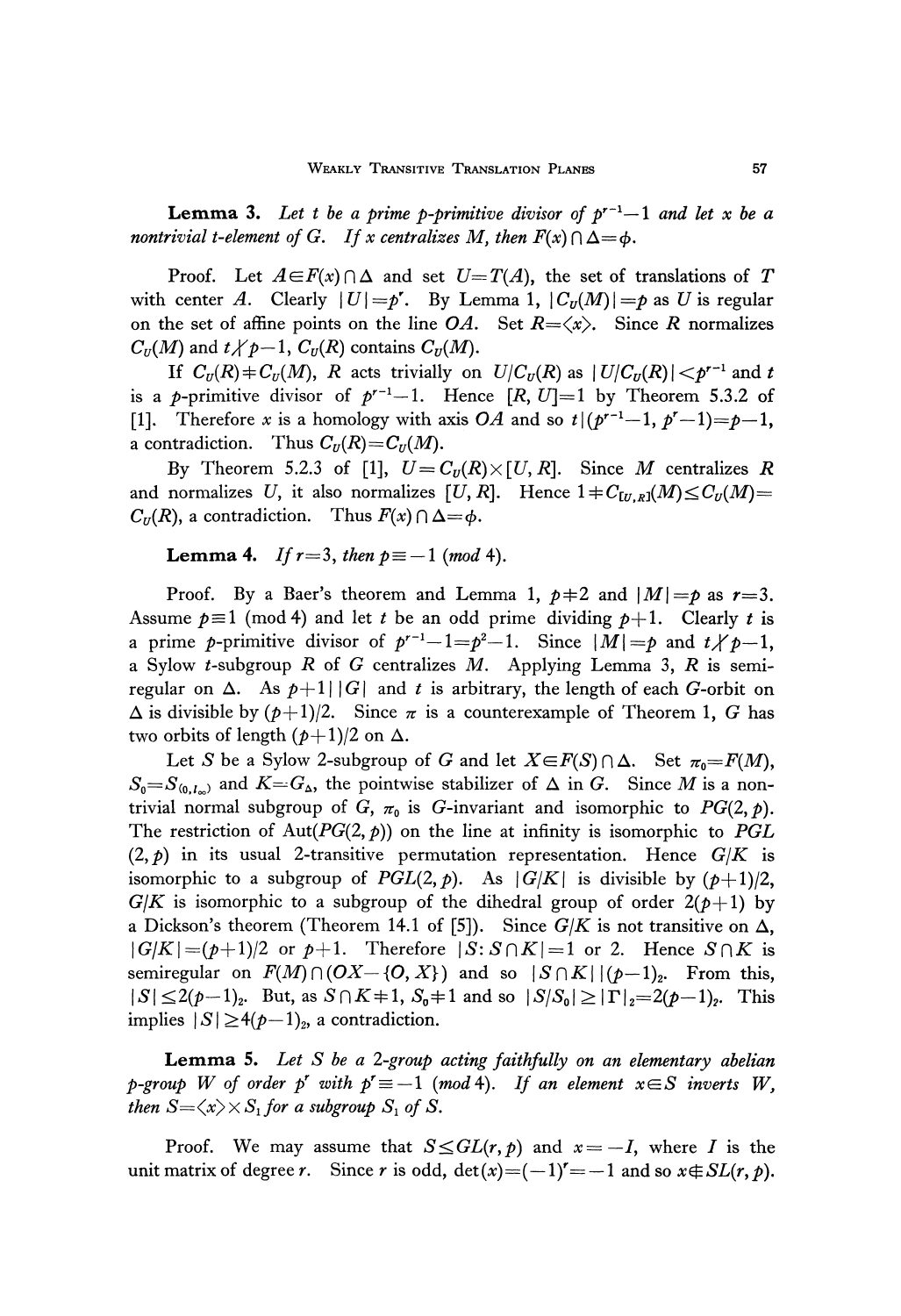Since  $2|p-1$  and  $4\angle p-1$ ,  $\langle x\rangle \times SL(r, p)$  is a normal subgroup of  $GL(r, p)$ of odd index. Thus  $S = \langle x \rangle \times S_1$ , where  $S_1 = S \cap SL(r, p)$ .

**Lemma 6.** *Let S be a Sylow 2-subgroup of G. If r=3, then the length of every S-orbit on*  $\Delta$  *is divisible by*  $|\Delta|_2$ .

Proof. By Lemma 4,  $p \equiv -1 \pmod{4}$ . Since *G* is transitive on  $\Gamma$ ,  $|\Gamma|$  =  $p(p^2-1) | |G|$  and so  $2(p+1)_2 | |S/S_0|$ , where *S* is a Sylow 2-subgroup of *G* and  $S_0 = S_{(0,l_\infty)}$ . Hence  $|S_x| \ge 2 \times |S_0|$  for some point  $X \in \Delta$ . Here  $S_x$  denotes the stabilizer of X in S. Let  $Y \in F(S_x) \cap (\Delta - \{X\})$ .

First we show that  $S_0 \neq 1$ . Assume that  $S_0 = 1$  and let *u* be an involution in *Z(S<sup>X</sup> ).* By a Baer's theorem, any involution in *S* is a homology. Hence either u is a  $(X, OY)$ -homology or u is a  $(Y, OX)$ -homology. In either case  $C_s(u) \leq S_x$ , As  $u \in Z(S_x)$ ,  $C_s(u) = S_x$ . In particular  $|S_x| \geq 4$ .

We note that either  $S_{(x,0Y)} = 1$  or  $S_{(Y,0Y)} = 1$ , for otherwise  $S_0 \neq 1$  by Lemma 4.22 of [2]. Let  $A \in \{X, Y\}$  such that  $S_{(B,0A)} = 1$ , where  $\{B\} = \{X, Y\} - \{A\}.$ Then  $S_X$  acts faithfully on  $T(A)$ . In particular every involution in  $S_X$  fixes no affine point on  $OA - \{O\}$ . Therefore every involution in  $S_x$  inverts  $T(A)$ . From this  $S_x$  has exactly one involution. But, by Lemma 5,  $S_x$  contains a subgroup isomorphic to  $Z_2 \times Z_2$ , a contradiction. Thus  $S_0$   $\neq$  1.

Let  $x$  be an involution in  $S_0$ . Since O is the only affine fixed point of  $x$ , x inverts T. As  $(p-1)_2=2$ ,  $\langle z \rangle$  is a unique Sylow 2-subgroup of  $G_{(0,L_0)}$ .

Set  $V = S_X$ . If  $V_{(X,0Y)} = 1$ , then V acts faithfully on  $T(Y)$  and moreover x inverts  $T(Y)$ . By Lemma 5, *V* contains a subgroup U such that  $x \in U$  and U is isomorphic to  $Z_2 \times Z_2$ . By Lemma 4.22 of [2], we obtain a contradiction. Hence  $V_{(x,oy)}$   $\neq$  1.

Let *u* be an involution in  $V_{(x, 0Y)}$ . Then, as  $u \in Z(V)$ , we have  $C_s(u) = V$ . Assume  $|V|>4$ .  $\bar{V}=V/\langle u \rangle$  normalizes  $T(Y)$  and  $\bar{z}$  inverts  $T(Y)$ . Hence  $\overline{V}=\langle \overline{z}\rangle \times \overline{L}$  for a subgroup L of V with  $u\in L$  by Lemma 5. Since  $L_{(0,I_\infty)}=1$ and  $u \in L$ , L acts faithfully on  $T(X)$  and w inverts  $T(X)$ . Hence  $L = \langle u \rangle \times Z$ for a subgroup Z of L by Lemma 5. As  $|L| \geq 4$ , Z contains an involution. Therefore  $Z_{(0,l_\infty)}$   $\neq$  1 or  $Z_{(Y,0,X)}$   $\neq$  1, a contradiction. Thus  $|V|$   $\rightleftharpoons$  4.

As  $V \leq S_Y$  and  $F(V) \cap l_{\infty} = \{X, Y\}$ , we have  $V = S_Y$ . Since V is isomorphic to  $Z_2 \times Z_2$  and  $C_S(u) = V$ , S is dihedral or semidihedral by a lemma of [7]. Therefore any involution in *S* is 5-conjugate to an involution in *V.* Hence, if  $S_{\mathbf{Q}} = 1$  for some  $Q \in \Delta$ , then  $Q = X^s$  or  $Y^s$  for some  $s \in S$ . Thus  $|S_{\mathbf{Q}}| = |V| = 4$ . Therefore  $|Q^s| \ge 2 |\Gamma|_2/4 = (p+1)_2$  for all  $Q \in \Delta$ .

#### **Lemma 7.**  $r=3$ .

Proof. Assume that  $r=3$ . Let t be an odd prime dividing  $p+1$ . Then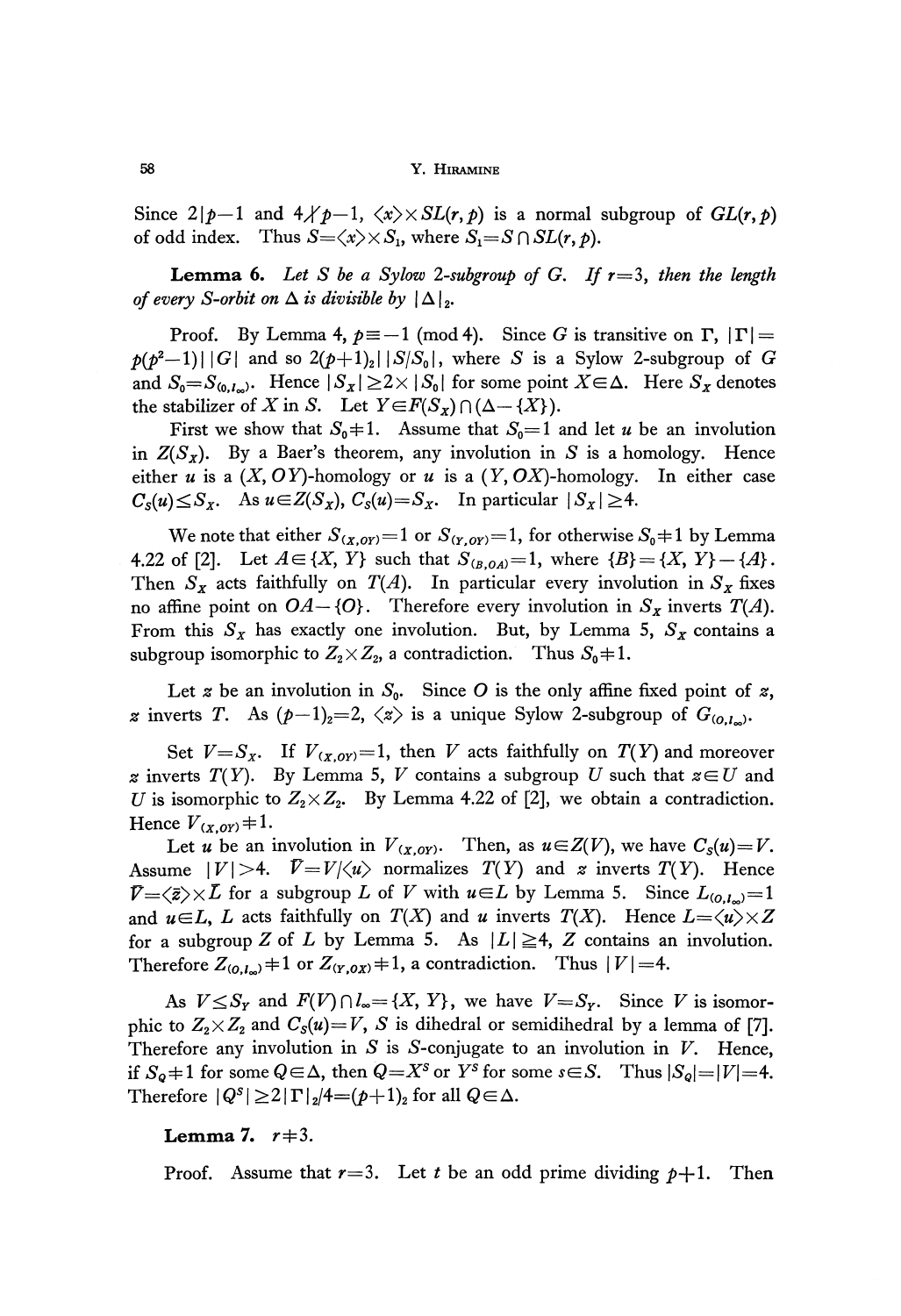*t* is a prime *p*-primitive divisor of  $p^2-1$ . Let *R* be a Sylow *t*-subgroup of *G*. Since G is transitive on  $\Gamma$ ,  $p(p^2-1)=|\Gamma| \, |G|$  and so  $R+1$ . By Lemma 1,  $|M| = p$  as  $r = 3$ . Hence *R* centralizes *M*. Applying Lemma 3, *R* acts semiregularly on Δ. Since *t* is arbitrary, using Lemma 6 we have that *G* acts transitively on  $\Delta$ . As  $\pi$  is a counterexample, this is a contradiction. Thus we we have the lemma.

**Lemma 8.** There exists a prime p-primitive divisor t of  $p^{r-1}-1$  such that  $t\,|\,|G|$  and  $t\nmid C_G(M)|$ .

Proof.  $|G|$  is divisible by  $p^{r-1}-1$  as  $|\Gamma|||G|$ . By Lemmas 1 and 7,  $r-1 \geq 3$  and by Lemma 2,  $(p, r-1) \neq (2, 6)$ . It follows from a Zsigmondy's theorem (Theorem 6.2 of [5]) that there exists a prime  $p$ -primitive divisor  $t$  of  $p^{r-1}-1$ .

Assume  $t \mid |C_G(M)|$  and let R be a Sylow  $t$ -subgroup of  $C_G(M)$ . By Lemma 3, R is semiregular on  $\Delta$ . Hence  $t \mid p+1$  and so  $t \mid p^2-1$ . Since t is a p-primitive divisor of  $p^{r-1}-1$ , we have  $r-1=2$ , contrary to Lemma 7.

**Lemma** *9. Each M-orbit on* Γ *is of length p.*

Proof. Since  $p \mid |\Gamma|$ ,  $p^2 \nless |\Gamma|$  and *M* is  $\frac{1}{2}$ -transitive on Γ, using Lemma 1 each M-orbit on Γ has length *p.*

Proof of Theorem 1.

Let  $t$  be a prime as in Lemma 8 and let  $R$  be a Sylow  $t$ -subgroup of  $G$ . By Lemma 8,  $R \neq 1$  and acts faithfully on *M*. Since *t* is a *p*-primitive divisor of  $p^{r-1}-1$ , we have  $|M| \geq p^{r-1}$ . Hence, by Proposition 6.12 of [3],  $p'=16$ . From this,  $p=2$ ,  $t=7$  and  $|M| \geq 8$ .

Let  $A \in \Gamma$  and set  $N = M_A$ . By Lemma 1,  $F(N) \supset \Delta \cup \{A\}$ . Therefore *F(N)* is a subplane of order 4. Let  $B\in I_{\infty}-F(N)\cap I_{\infty}$ . Clearly  $F(N_B)=\pi$ and so  $N_B=1$ . By Lemma 9,  $|M: N|=2$  and  $|N: N_B|=2$ . Hence  $|M|=4$ , a contradiction. Thus we have Theorem 1.

#### **References**

- [1] D. Gorenstein: Finite groups, Harper and Row, New York, 1968.
- [2] D.R. Hughes and F.C. Piper: Projective planes, Springer-Verlag, Berlin-Heidelberg-New York, 1973.
- [3] V. Jha: *On tangentially transitive translation planes and related systems,* Geom. Dedicata 4 (1975), 457-483.
- [4] V. Jha: *On ^-transitive translation planes,* Arch. Math. 37 (1981), 377-384.
- [5] H. Luneburg: Translation planes, Springer-Verlag, Berlin-Heidelberg-New York, 1980.
- [6] M.L. Narayana Rao and K. Satyanarayana: *A new class of square order planes,*